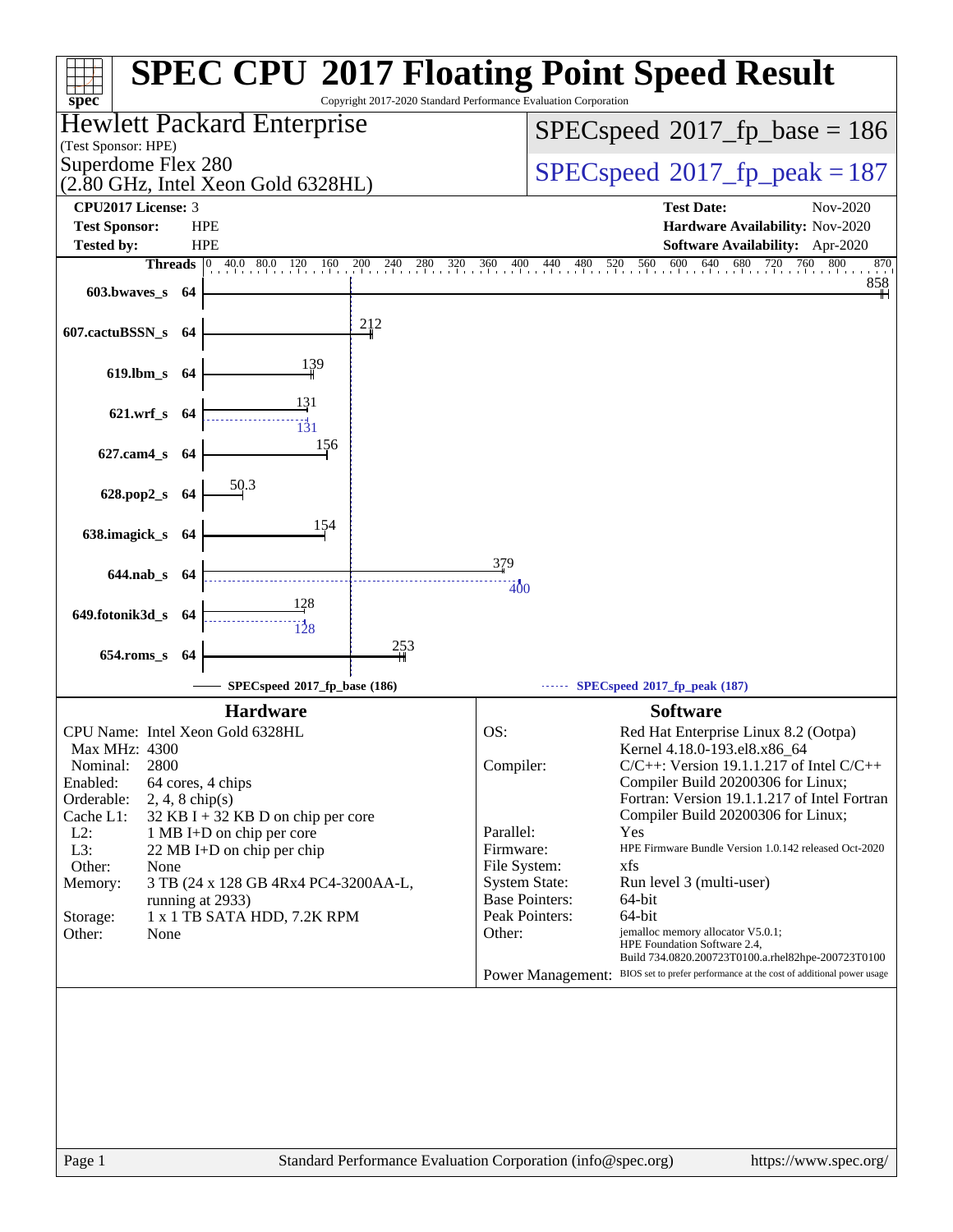Copyright 2017-2020 Standard Performance Evaluation Corporation

#### Hewlett Packard Enterprise

(Test Sponsor: HPE)

**[spec](http://www.spec.org/)**

(2.80 GHz, Intel Xeon Gold 6328HL)

[SPECspeed](http://www.spec.org/auto/cpu2017/Docs/result-fields.html#SPECspeed2017fpbase)<sup>®</sup>2017 fp base = 186

Superdome Flex 280<br>  $SPEC speed^{\circ}2017$  fp\_peak = 187

**[CPU2017 License:](http://www.spec.org/auto/cpu2017/Docs/result-fields.html#CPU2017License)** 3 **[Test Date:](http://www.spec.org/auto/cpu2017/Docs/result-fields.html#TestDate)** Nov-2020 **[Test Sponsor:](http://www.spec.org/auto/cpu2017/Docs/result-fields.html#TestSponsor)** HPE **[Hardware Availability:](http://www.spec.org/auto/cpu2017/Docs/result-fields.html#HardwareAvailability)** Nov-2020 **[Tested by:](http://www.spec.org/auto/cpu2017/Docs/result-fields.html#Testedby)** HPE **[Software Availability:](http://www.spec.org/auto/cpu2017/Docs/result-fields.html#SoftwareAvailability)** Apr-2020

#### **[Results Table](http://www.spec.org/auto/cpu2017/Docs/result-fields.html#ResultsTable)**

|                          | <b>Base</b>    |                |       |                |       | <b>Peak</b>    |       |                |                |              |                |              |                |              |
|--------------------------|----------------|----------------|-------|----------------|-------|----------------|-------|----------------|----------------|--------------|----------------|--------------|----------------|--------------|
| <b>Benchmark</b>         | <b>Threads</b> | <b>Seconds</b> | Ratio | <b>Seconds</b> | Ratio | <b>Seconds</b> | Ratio | <b>Threads</b> | <b>Seconds</b> | <b>Ratio</b> | <b>Seconds</b> | <b>Ratio</b> | <b>Seconds</b> | <b>Ratio</b> |
| 603.bwaves_s             | 64             | 68.2           | 865   | 68.8           | 858   | 69.0           | 855   | 64             | 68.2           | 865          | 68.8           | 858          | 69.0           | 855          |
| 607.cactuBSSN s          | 64             | 78.0           | 214   | <u>78.7</u>    | 212   | 79.3           | 210   | 64             | 78.0           | 214          | 78.7           | 212          | 79.3           | 210          |
| $619.1$ bm s             | 64             | 37.8           | 139   | 38.6           | 136   | 37.8           | 139   | 64             | 37.8           | <u>139</u>   | 38.6           | 136          | 37.8           | 139          |
| $621$ .wrf s             | 64             | 101            | 131   | 101            | 130   | 101            | 131   | 64             | 101            | 131          | 101            | <u>131</u>   | 100            | 132          |
| $627$ .cam4 s            | 64             | 56.9           | l 56  | 56.7           | 156   | 56.5           | 157   | 64             | 56.9           | 156          | 56.7           | 156          | 56.5           | 157          |
| $628.pop2_s$             | 64             | 237            | 50.2  | 236            | 50.3  | 236            | 50.3  | 64             | 237            | 50.2         | 236            | 50.3         | 236            | 50.3         |
| 638.imagick_s            | 64             | 93.8           | 154   | 94.3           | 153   | 93.9           | 154   | 64             | 93.8           | 154          | 94.3           | 153          | 93.9           | 154          |
| $644$ .nab s             | 64             | 46.1           | 379   | 46.1           | 379   | 46.3           | 377   | 64             | 43.9           | 398          | 43.7           | 400          | 43.7           | 400          |
| 649.fotonik3d s          | 64             | 71.3           | 128   | 71.5           | 128   | 71.5           | 128   | 64             | 71.4           | 128          | 71.1           | <u>128</u>   | 70.9           | 129          |
| $654$ .roms_s            | 64             | 63.5           | 248   | 62.3           | 253   | 61.6           | 255   | 64             | 63.5           | 248          | 62.3           | 253          | 61.6           | 255          |
| SPECspeed®2017_fp_base = |                |                | 186   |                |       |                |       |                |                |              |                |              |                |              |

**[SPECspeed](http://www.spec.org/auto/cpu2017/Docs/result-fields.html#SPECspeed2017fppeak)[2017\\_fp\\_peak =](http://www.spec.org/auto/cpu2017/Docs/result-fields.html#SPECspeed2017fppeak) 187**

Results appear in the [order in which they were run.](http://www.spec.org/auto/cpu2017/Docs/result-fields.html#RunOrder) Bold underlined text [indicates a median measurement](http://www.spec.org/auto/cpu2017/Docs/result-fields.html#Median).

#### **[Operating System Notes](http://www.spec.org/auto/cpu2017/Docs/result-fields.html#OperatingSystemNotes)**

 Stack size set to unlimited using "ulimit -s unlimited" Transparent Huge Pages enabled by default Prior to runcpu invocation Filesystem page cache synced and cleared with: sync; echo 3> /proc/sys/vm/drop\_caches Tuned-adm profile was set to Throughput-Performance using "tuned-adm profile throughput-performance"

 HPE Foundation Software (HFS) is a collection of software packages designed to make the HPE Superdome Flex family of servers easier to use for customers. This software is compatible with RHEL, SLES, and Oracle Linux only. It is highly recommended all users install HFS for the Superdome Flex system. More details, and a revision history list, can be found at: [https://support.hpe.com/hpsc/swd/public/detail?swItemId=MTX\\_b48de5f6a8a041f0ae985825a5#tab-history](https://support.hpe.com/hpsc/swd/public/detail?swItemId=MTX_b48de5f6a8a041f0ae985825a5#tab-history)

#### **[Environment Variables Notes](http://www.spec.org/auto/cpu2017/Docs/result-fields.html#EnvironmentVariablesNotes)**

Environment variables set by runcpu before the start of the run: KMP\_AFFINITY = "granularity=fine,compact" LD\_LIBRARY\_PATH = "/home/cpu2017/lib/intel64:/home/cpu2017/je5.0.1-64" MALLOC\_CONF = "retain:true" OMP\_STACKSIZE = "192M"

#### **[General Notes](http://www.spec.org/auto/cpu2017/Docs/result-fields.html#GeneralNotes)**

 Binaries compiled on a system with 1x Intel Core i9-7980XE CPU + 64GB RAM memory using Redhat Enterprise Linux 8.0 NA: The test sponsor attests, as of date of publication, that CVE-2017-5754 (Meltdown) is mitigated in the system as tested and documented.

**(Continued on next page)**

| Page 2 | Standard Performance Evaluation Corporation (info@spec.org) | https://www.spec.org/ |
|--------|-------------------------------------------------------------|-----------------------|
|--------|-------------------------------------------------------------|-----------------------|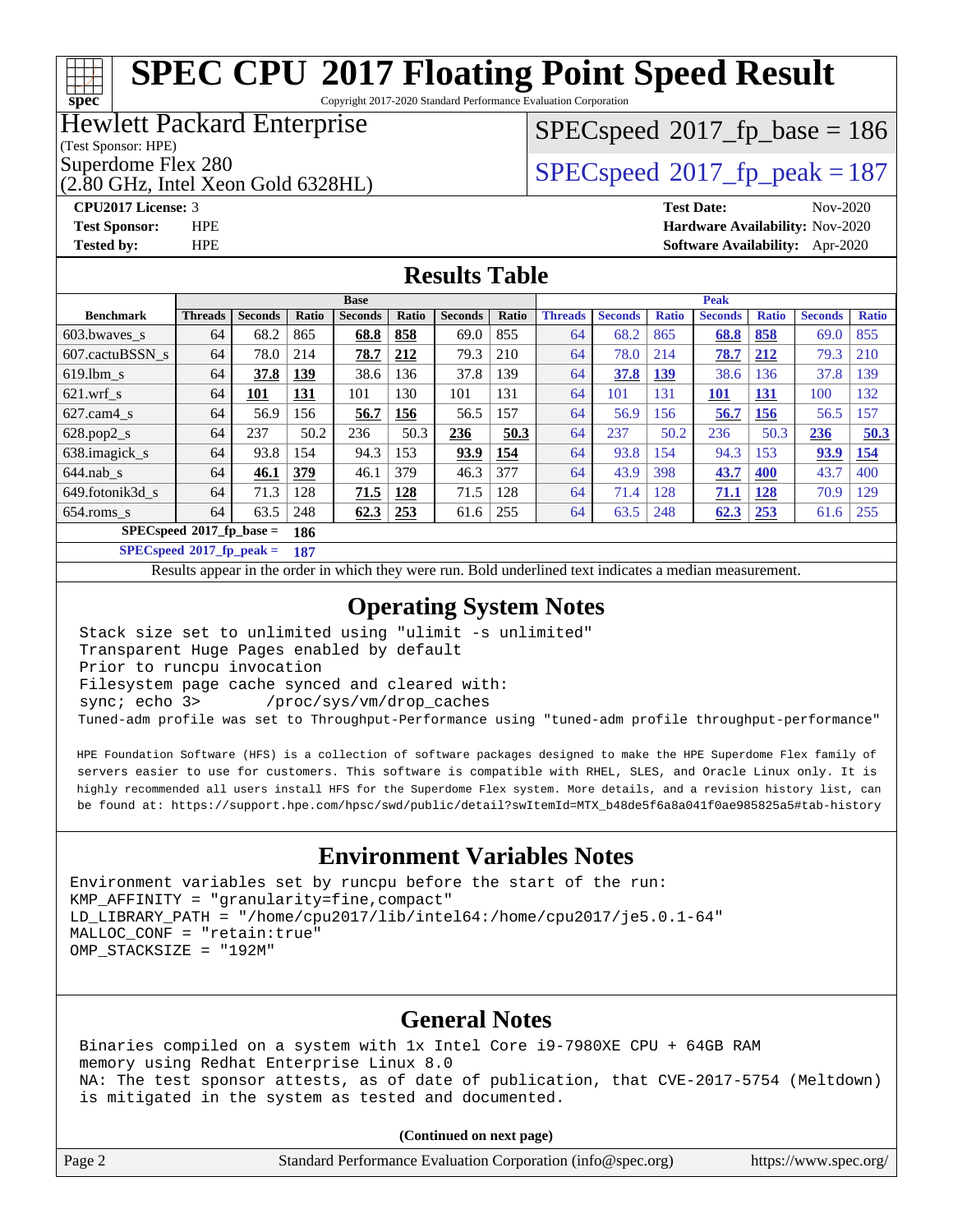Copyright 2017-2020 Standard Performance Evaluation Corporation

#### Hewlett Packard Enterprise

[SPECspeed](http://www.spec.org/auto/cpu2017/Docs/result-fields.html#SPECspeed2017fpbase)<sup>®</sup>2017 fp base = 186

### (Test Sponsor: HPE)

(2.80 GHz, Intel Xeon Gold 6328HL)

Superdome Flex 280<br>  $SPEC speed^{\circ}2017$  fp\_peak = 187

**[spec](http://www.spec.org/)**

**[CPU2017 License:](http://www.spec.org/auto/cpu2017/Docs/result-fields.html#CPU2017License)** 3 **[Test Date:](http://www.spec.org/auto/cpu2017/Docs/result-fields.html#TestDate)** Nov-2020 **[Test Sponsor:](http://www.spec.org/auto/cpu2017/Docs/result-fields.html#TestSponsor)** HPE **[Hardware Availability:](http://www.spec.org/auto/cpu2017/Docs/result-fields.html#HardwareAvailability)** Nov-2020 **[Tested by:](http://www.spec.org/auto/cpu2017/Docs/result-fields.html#Testedby)** HPE **[Software Availability:](http://www.spec.org/auto/cpu2017/Docs/result-fields.html#SoftwareAvailability)** Apr-2020

#### **[General Notes \(Continued\)](http://www.spec.org/auto/cpu2017/Docs/result-fields.html#GeneralNotes)**

 Yes: The test sponsor attests, as of date of publication, that CVE-2017-5753 (Spectre variant 1) is mitigated in the system as tested and documented. Yes: The test sponsor attests, as of date of publication, that CVE-2017-5715 (Spectre variant 2) is mitigated in the system as tested and documented. jemalloc, a general purpose malloc implementation built with the RedHat Enterprise 7.5, and the system compiler gcc 4.8.5 sources available from jemalloc.net or<https://github.com/jemalloc/jemalloc/releases> **[Platform Notes](http://www.spec.org/auto/cpu2017/Docs/result-fields.html#PlatformNotes)** BIOS Configuration: Workload Profile set to HPC Intel Hyper-Threading set to Disabled Workload Profile set to Custom Minimum Processor Idle Power Core C-State set to C6 State Minimum Processor Idle Power Package C-State set to Package C6 (non-retention) State LLC Prefetch set to Enabled Sysinfo program /home/cpu2017/bin/sysinfo Rev: r6365 of 2019-08-21 295195f888a3d7edb1e6e46a485a0011 running on ch-620.fchst.rdlabs.hpecorp.net Wed Dec 2 21:36:16 2020 SUT (System Under Test) info as seen by some common utilities. For more information on this section, see <https://www.spec.org/cpu2017/Docs/config.html#sysinfo> From /proc/cpuinfo model name : Intel(R) Xeon(R) Gold 6328HL CPU @ 2.80GHz 4 "physical id"s (chips) 64 "processors" cores, siblings (Caution: counting these is hw and system dependent. The following excerpts from /proc/cpuinfo might not be reliable. Use with caution.) cpu cores : 16 siblings : 16 physical 0: cores 0 1 2 3 4 5 6 7 8 9 10 11 12 13 14 15 physical 1: cores 0 1 2 3 4 5 6 7 8 9 10 11 12 13 14 15 physical 2: cores 0 1 2 3 4 5 6 7 8 9 10 11 12 13 14 15 physical 3: cores 0 1 2 3 4 5 6 7 8 9 10 11 12 13 14 15 From lscpu: Architecture: x86\_64 CPU op-mode(s): 32-bit, 64-bit Byte Order: Little Endian  $CPU(s):$  64 On-line CPU(s) list: 0-63 Thread(s) per core: 1 **(Continued on next page)**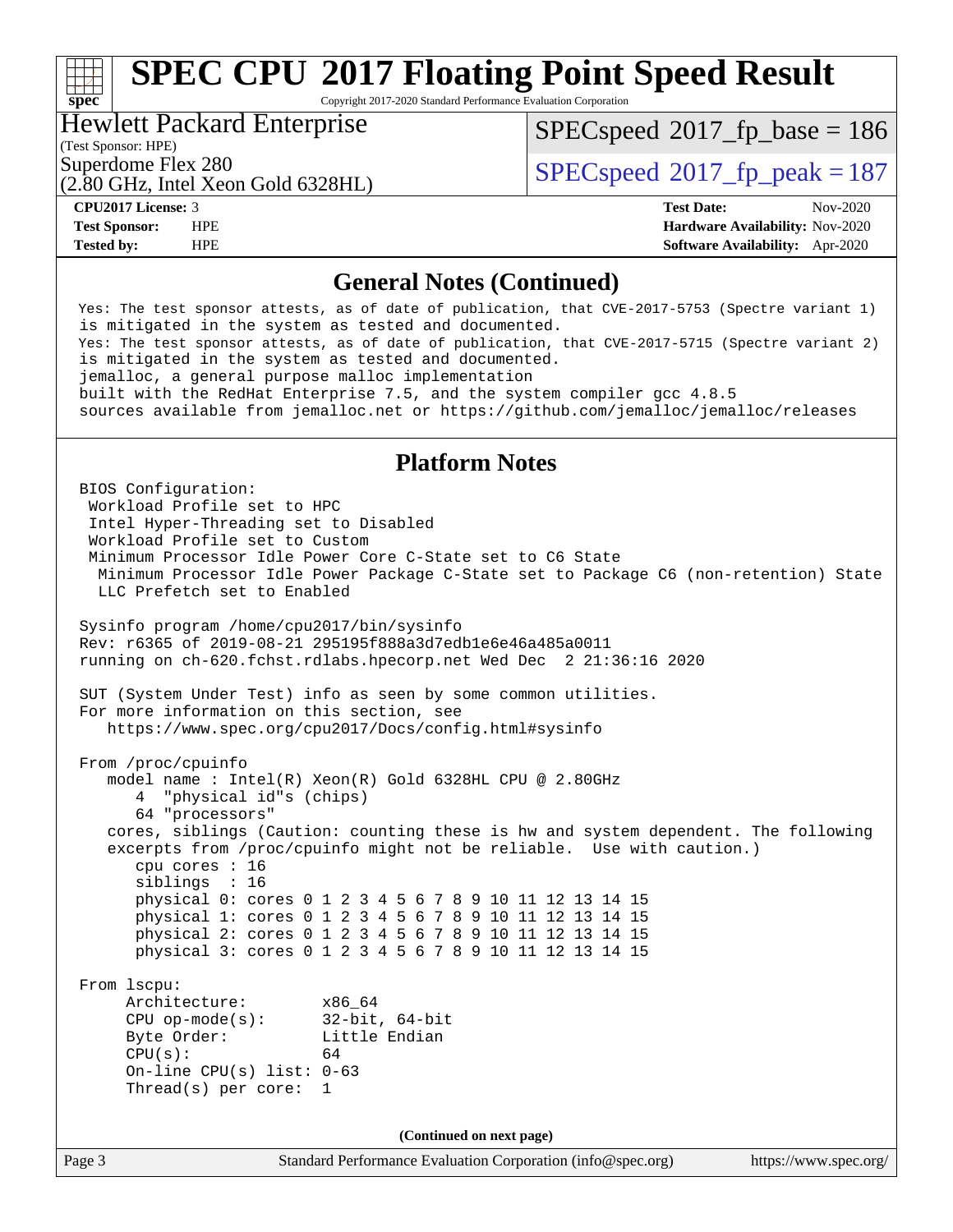Copyright 2017-2020 Standard Performance Evaluation Corporation

### Hewlett Packard Enterprise

(Test Sponsor: HPE)

 $SPECspeed*2017_fp\_base = 186$  $SPECspeed*2017_fp\_base = 186$ 

(2.80 GHz, Intel Xeon Gold 6328HL)

Superdome Flex 280<br>  $(2.80 \text{ GHz})$  [SPECspeed](http://www.spec.org/auto/cpu2017/Docs/result-fields.html#SPECspeed2017fppeak)®[2017\\_fp\\_peak = 1](http://www.spec.org/auto/cpu2017/Docs/result-fields.html#SPECspeed2017fppeak)87

**[CPU2017 License:](http://www.spec.org/auto/cpu2017/Docs/result-fields.html#CPU2017License)** 3 **[Test Date:](http://www.spec.org/auto/cpu2017/Docs/result-fields.html#TestDate)** Nov-2020 **[Test Sponsor:](http://www.spec.org/auto/cpu2017/Docs/result-fields.html#TestSponsor)** HPE **[Hardware Availability:](http://www.spec.org/auto/cpu2017/Docs/result-fields.html#HardwareAvailability)** Nov-2020 **[Tested by:](http://www.spec.org/auto/cpu2017/Docs/result-fields.html#Testedby)** HPE **[Software Availability:](http://www.spec.org/auto/cpu2017/Docs/result-fields.html#SoftwareAvailability)** Apr-2020

#### **[Platform Notes \(Continued\)](http://www.spec.org/auto/cpu2017/Docs/result-fields.html#PlatformNotes)**

| $Core(s)$ per socket:       | 16                                                                                   |
|-----------------------------|--------------------------------------------------------------------------------------|
| Socket(s):                  | 4                                                                                    |
| NUMA $node(s)$ :            | 4                                                                                    |
| Vendor ID:                  | GenuineIntel                                                                         |
| CPU family:                 | 6                                                                                    |
| Model:                      | 85                                                                                   |
| Model name:                 | $Intel(R) Xeon(R) Gold 6328HL CPU @ 2.80GHz$                                         |
| Stepping:                   | 11                                                                                   |
| CPU MHz:                    | 3242.222                                                                             |
| CPU max MHz:                | 4300.0000                                                                            |
| CPU min MHz:                | 1000.0000                                                                            |
| BogoMIPS:                   | 5600.13                                                                              |
| Virtualization:             | $VT - x$                                                                             |
| $L1d$ cache:                | 32K                                                                                  |
| Lli cache:                  | 32K                                                                                  |
| $L2$ cache:                 | 1024K                                                                                |
| $L3$ cache:                 | 22528K                                                                               |
| NUMA $node0$ $CPU(s):$      | $0 - 15$                                                                             |
| NUMA $node1$ $CPU(s):$      | $16 - 31$                                                                            |
| NUMA node2 $CPU(s):$ 32-47  |                                                                                      |
| NUMA node3 CPU(s):          | $48 - 63$                                                                            |
| Flags:                      | fpu vme de pse tsc msr pae mce cx8 apic sep mtrr pge mca cmov                        |
|                             | pat pse36 clflush dts acpi mmx fxsr sse sse2 ss ht tm pbe syscall nx pdpelgb rdtscp  |
|                             | lm constant_tsc art arch_perfmon pebs bts rep_good nopl xtopology nonstop_tsc cpuid  |
|                             | aperfmperf pni pclmulqdq dtes64 monitor ds_cpl vmx smx est tm2 ssse3 sdbg fma cx16   |
|                             | xtpr pdcm pcid dca sse4_1 sse4_2 x2apic movbe popcnt tsc_deadline_timer aes xsave    |
|                             | avx f16c rdrand lahf_lm abm 3dnowprefetch cpuid_fault epb cat_13 cdp_13              |
|                             | invpcid_single intel_ppin ssbd mba ibrs ibpb stibp ibrs_enhanced tpr_shadow vnmi     |
|                             | flexpriority ept vpid fsgsbase tsc_adjust bmil hle avx2 smep bmi2 erms invpcid rtm   |
|                             | cqm mpx rdt_a avx512f avx512dq rdseed adx smap clflushopt clwb intel_pt avx512cd     |
|                             | avx512bw avx512vl xsaveopt xsavec xgetbvl xsaves cqm_llc cqm_occup_llc cqm_mbm_total |
|                             | cqm_mbm_local avx512_bf16 dtherm ida arat pln pts pku ospke avx512_vnni md_clear     |
| flush_l1d arch_capabilities |                                                                                      |
|                             |                                                                                      |
| /proc/cpuinfo cache data    |                                                                                      |
| cache size $: 22528$ KB     |                                                                                      |
|                             | From numactl --hardware WARNING: a numactl 'node' might or might not correspond to a |
| physical chip.              |                                                                                      |
| $available: 4 nodes (0-3)$  |                                                                                      |
|                             | node 0 cpus: 0 1 2 3 4 5 6 7 8 9 10 11 12 13 14 15                                   |
| node 0 size: 772622 MB      |                                                                                      |
| node 0 free: 765888 MB      |                                                                                      |
|                             | node 1 cpus: 16 17 18 19 20 21 22 23 24 25 26 27 28 29 30 31                         |
| node 1 size: 774139 MB      |                                                                                      |
| node 1 free: 769175 MB      |                                                                                      |
|                             | node 2 cpus: 32 33 34 35 36 37 38 39 40 41 42 43 44 45 46 47                         |
|                             |                                                                                      |
|                             |                                                                                      |
|                             | (Continued on next page)                                                             |

Page 4 Standard Performance Evaluation Corporation [\(info@spec.org\)](mailto:info@spec.org) <https://www.spec.org/>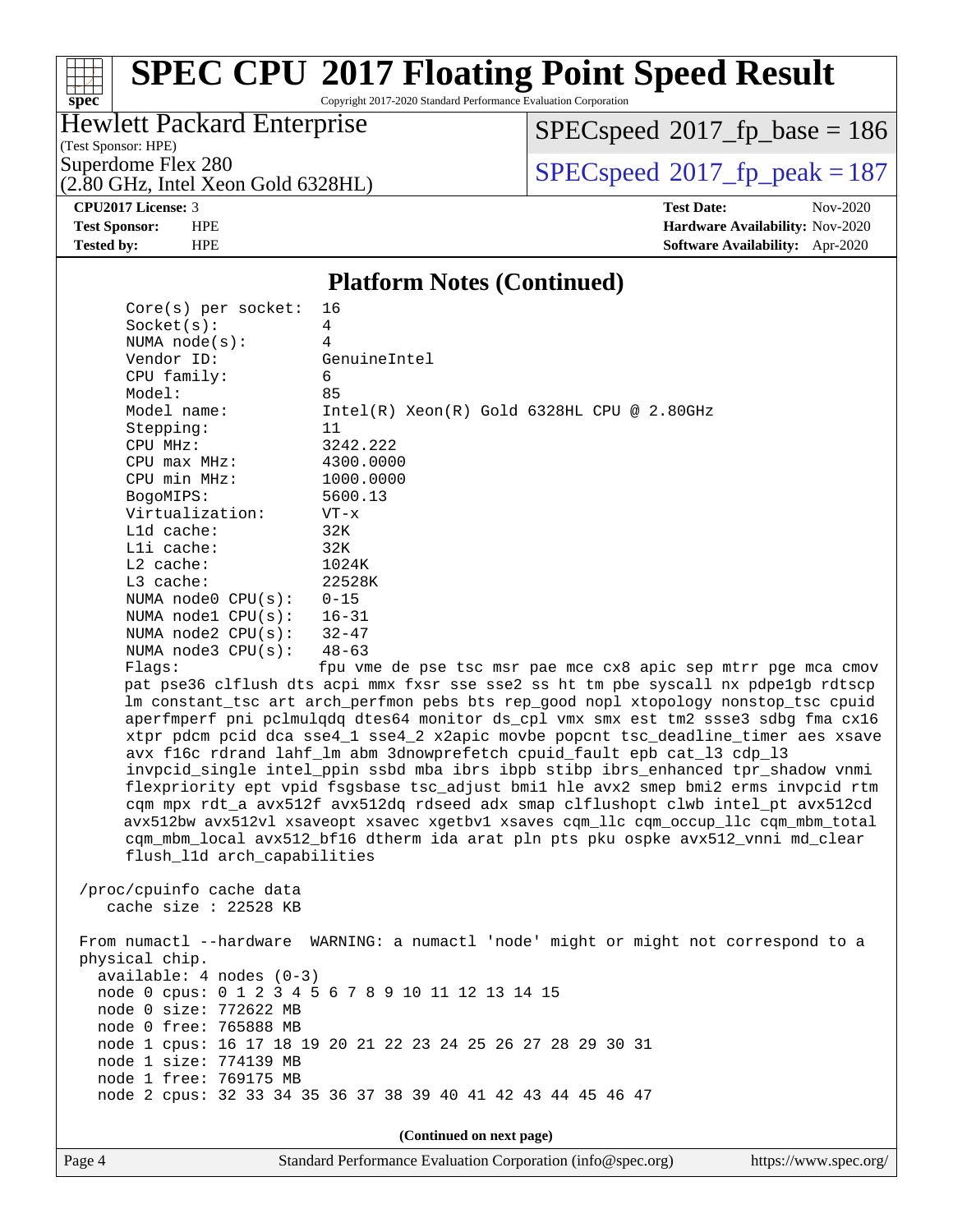#### **[spec](http://www.spec.org/) [SPEC CPU](http://www.spec.org/auto/cpu2017/Docs/result-fields.html#SPECCPU2017FloatingPointSpeedResult)[2017 Floating Point Speed Result](http://www.spec.org/auto/cpu2017/Docs/result-fields.html#SPECCPU2017FloatingPointSpeedResult)** Copyright 2017-2020 Standard Performance Evaluation Corporation (Test Sponsor: HPE) Hewlett Packard Enterprise (2.80 GHz, Intel Xeon Gold 6328HL) Superdome Flex 280<br>  $SPEC speed^{\circ}2017$  fp\_peak = 187 [SPECspeed](http://www.spec.org/auto/cpu2017/Docs/result-fields.html#SPECspeed2017fpbase)<sup>®</sup>2017 fp base = 186 **[CPU2017 License:](http://www.spec.org/auto/cpu2017/Docs/result-fields.html#CPU2017License)** 3 **[Test Date:](http://www.spec.org/auto/cpu2017/Docs/result-fields.html#TestDate)** Nov-2020 **[Test Sponsor:](http://www.spec.org/auto/cpu2017/Docs/result-fields.html#TestSponsor)** HPE **[Hardware Availability:](http://www.spec.org/auto/cpu2017/Docs/result-fields.html#HardwareAvailability)** Nov-2020 **[Tested by:](http://www.spec.org/auto/cpu2017/Docs/result-fields.html#Testedby)** HPE **[Software Availability:](http://www.spec.org/auto/cpu2017/Docs/result-fields.html#SoftwareAvailability)** Apr-2020 **[Platform Notes \(Continued\)](http://www.spec.org/auto/cpu2017/Docs/result-fields.html#PlatformNotes)** node 2 size: 774112 MB node 2 free: 770953 MB node 3 cpus: 48 49 50 51 52 53 54 55 56 57 58 59 60 61 62 63 node 3 size: 773619 MB node 3 free: 772514 MB node distances: node 0 1 2 3 0: 10 16 16 24 1: 16 10 24 16 2: 16 24 10 16 3: 24 16 16 10 From /proc/meminfo MemTotal: 3168761828 kB HugePages\_Total: 0 Hugepagesize: 2048 kB /usr/bin/lsb\_release -d Red Hat Enterprise Linux release 8.2 (Ootpa) From /etc/\*release\* /etc/\*version\* hpe-foundation-release: HPE Foundation Software 2.4, Build 734.0820.200723T0100.a.rhel82hpe-200723T0100 os-release: NAME="Red Hat Enterprise Linux" VERSION="8.2 (Ootpa)" ID="rhel" ID\_LIKE="fedora" VERSION\_ID="8.2" PLATFORM\_ID="platform:el8" PRETTY\_NAME="Red Hat Enterprise Linux 8.2 (Ootpa)" ANSI\_COLOR="0;31" redhat-release: Red Hat Enterprise Linux release 8.2 (Ootpa) system-release: Red Hat Enterprise Linux release 8.2 (Ootpa) system-release-cpe: cpe:/o:redhat:enterprise\_linux:8.2:ga uname -a: Linux ch-620.fchst.rdlabs.hpecorp.net 4.18.0-193.el8.x86\_64 #1 SMP Fri Mar 27 14:35:58 UTC 2020 x86\_64 x86\_64 x86\_64 GNU/Linux Kernel self-reported vulnerability status: itlb\_multihit: Not affected CVE-2018-3620 (L1 Terminal Fault): Not affected Microarchitectural Data Sampling: Not affected CVE-2017-5754 (Meltdown): Not affected CVE-2018-3639 (Speculative Store Bypass): Mitigation: Speculative Store Bypass disabled **(Continued on next page)**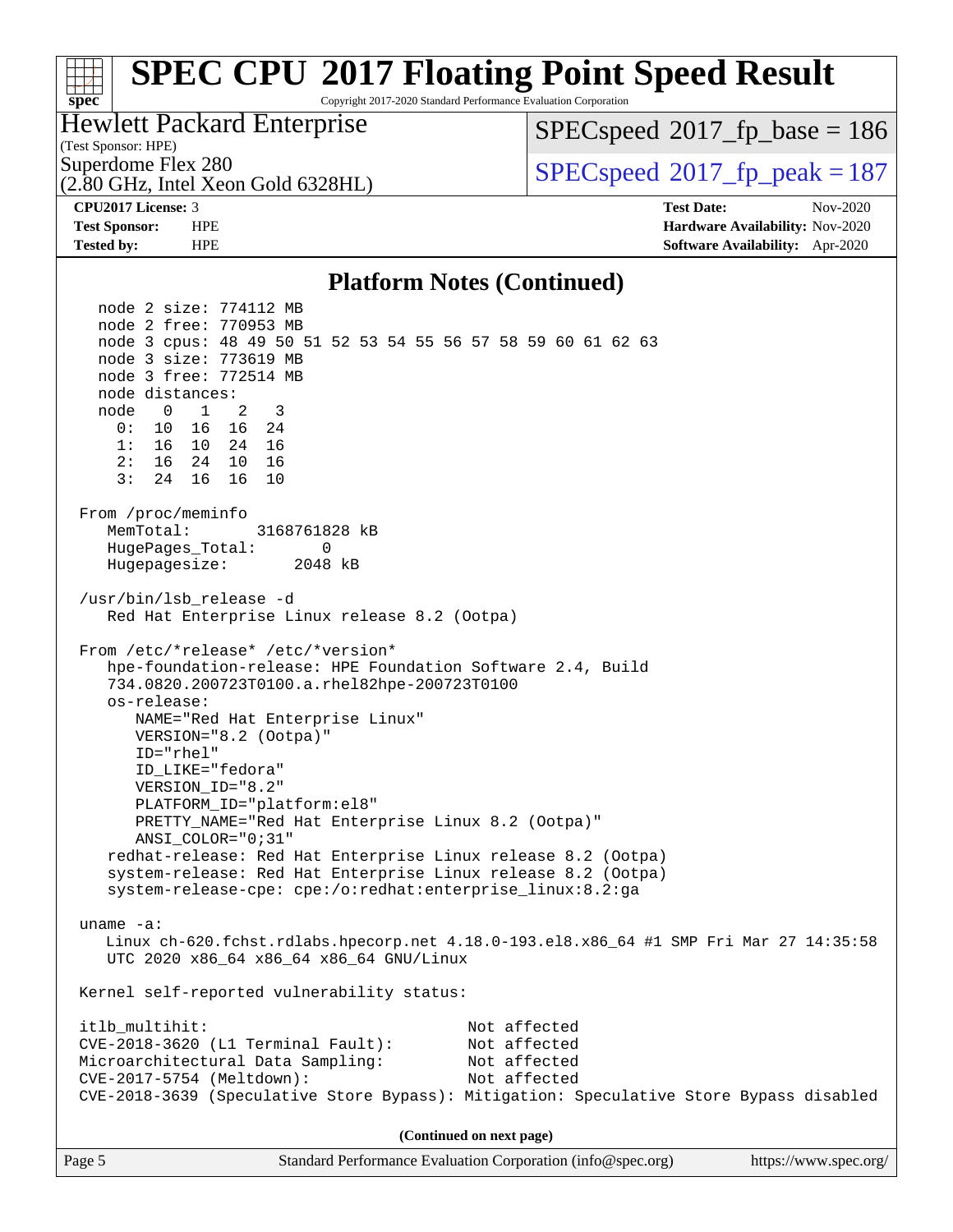Copyright 2017-2020 Standard Performance Evaluation Corporation

#### Hewlett Packard Enterprise

(Test Sponsor: HPE)

 $SPECspeed*2017_fp\_base = 186$  $SPECspeed*2017_fp\_base = 186$ 

(2.80 GHz, Intel Xeon Gold 6328HL)

 $SPEC speed$ <sup>®</sup> $2017<sub>rfp</sub>$  peak = 187

**[spec](http://www.spec.org/)**

**[CPU2017 License:](http://www.spec.org/auto/cpu2017/Docs/result-fields.html#CPU2017License)** 3 **[Test Date:](http://www.spec.org/auto/cpu2017/Docs/result-fields.html#TestDate)** Nov-2020 **[Test Sponsor:](http://www.spec.org/auto/cpu2017/Docs/result-fields.html#TestSponsor)** HPE **[Hardware Availability:](http://www.spec.org/auto/cpu2017/Docs/result-fields.html#HardwareAvailability)** Nov-2020 **[Tested by:](http://www.spec.org/auto/cpu2017/Docs/result-fields.html#Testedby)** HPE **[Software Availability:](http://www.spec.org/auto/cpu2017/Docs/result-fields.html#SoftwareAvailability)** Apr-2020

#### **[Platform Notes \(Continued\)](http://www.spec.org/auto/cpu2017/Docs/result-fields.html#PlatformNotes)**

|                                             | $CVE-2017-5753$ (Spectre variant 1):                                                               | via prctl and seccomp<br>Mitigation: usercopy/swapgs barriers and __user                                                                                                                                                                                                                                                                       |                       |
|---------------------------------------------|----------------------------------------------------------------------------------------------------|------------------------------------------------------------------------------------------------------------------------------------------------------------------------------------------------------------------------------------------------------------------------------------------------------------------------------------------------|-----------------------|
|                                             |                                                                                                    | pointer sanitization                                                                                                                                                                                                                                                                                                                           |                       |
|                                             | $CVE-2017-5715$ (Spectre variant 2):                                                               | Mitigation: Enhanced IBRS, IBPB: conditional,<br>RSB filling                                                                                                                                                                                                                                                                                   |                       |
| tsx_async_abort:                            |                                                                                                    | Not affected                                                                                                                                                                                                                                                                                                                                   |                       |
| run-level 3 Dec 2 06:58                     |                                                                                                    |                                                                                                                                                                                                                                                                                                                                                |                       |
| SPEC is set to: /home/cpu2017<br>Filesystem |                                                                                                    | Type Size Used Avail Use% Mounted on<br>/dev/mapper/rhel-home xfs 876G 190G 687G 22% /home                                                                                                                                                                                                                                                     |                       |
| BIOS:<br>Vendor: HPE<br>Serial: 5UF0130953  | From /sys/devices/virtual/dmi/id<br>Product: Superdome Flex 280<br>Product Family: 1590PID02020001 | HPE Bundle:1.0.142 SFW:008.000.189.000.2010080501 10/08/2020                                                                                                                                                                                                                                                                                   |                       |
| Memory:<br>24x NO DIMM NO DIMM              | 24x Hynix HMABAGL7ABR4N-XN 128 GB 4 rank 3200                                                      | Additional information from dmidecode follows. WARNING: Use caution when you interpret<br>this section. The 'dmidecode' program reads system data which is "intended to allow<br>hardware to be accurately determined", but the intent may not be met, as there are<br>frequent changes to hardware, firmware, and the "DMTF SMBIOS" standard. |                       |
|                                             | (End of data from sysinfo program)                                                                 |                                                                                                                                                                                                                                                                                                                                                |                       |
|                                             |                                                                                                    | <b>Compiler Version Notes</b>                                                                                                                                                                                                                                                                                                                  |                       |
|                                             |                                                                                                    | ======================                                                                                                                                                                                                                                                                                                                         |                       |
| C                                           | $644.nab_s(base, peak)$                                                                            | 619.1bm_s(base, peak) 638.imagick_s(base, peak)                                                                                                                                                                                                                                                                                                |                       |
|                                             | Version 19.1.1.217 Build 20200306                                                                  | Intel(R) C Intel(R) 64 Compiler for applications running on Intel(R) 64,<br>Copyright (C) 1985-2020 Intel Corporation. All rights reserved.                                                                                                                                                                                                    |                       |
|                                             |                                                                                                    |                                                                                                                                                                                                                                                                                                                                                |                       |
|                                             | $C_{++}$ , C, Fortran   607. cactuBSSN s(base, peak)                                               |                                                                                                                                                                                                                                                                                                                                                |                       |
|                                             | Version 19.1.1.217 Build 20200306                                                                  | Intel(R) $C++$ Intel(R) 64 Compiler for applications running on Intel(R) 64,                                                                                                                                                                                                                                                                   |                       |
|                                             |                                                                                                    | (Continued on next page)                                                                                                                                                                                                                                                                                                                       |                       |
| Page 6                                      |                                                                                                    | Standard Performance Evaluation Corporation (info@spec.org)                                                                                                                                                                                                                                                                                    | https://www.spec.org/ |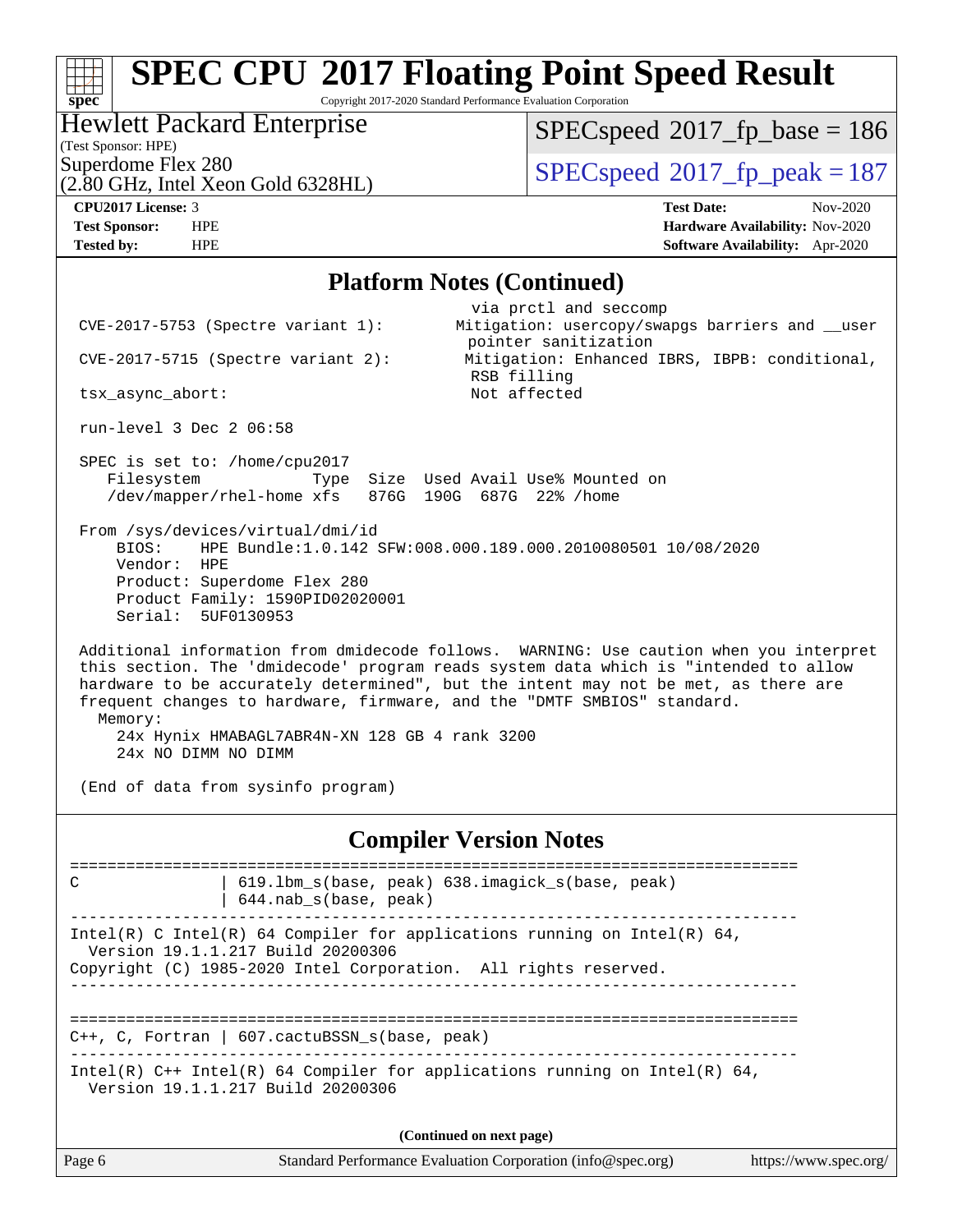#### **[spec](http://www.spec.org/) [SPEC CPU](http://www.spec.org/auto/cpu2017/Docs/result-fields.html#SPECCPU2017FloatingPointSpeedResult)[2017 Floating Point Speed Result](http://www.spec.org/auto/cpu2017/Docs/result-fields.html#SPECCPU2017FloatingPointSpeedResult)** Copyright 2017-2020 Standard Performance Evaluation Corporation

#### Hewlett Packard Enterprise

(Test Sponsor: HPE)

 $SPECspeed*2017_fp\_base = 186$  $SPECspeed*2017_fp\_base = 186$ 

(2.80 GHz, Intel Xeon Gold 6328HL)

Superdome Flex 280<br> $(2.80 \text{ GHz})$  [SPECspeed](http://www.spec.org/auto/cpu2017/Docs/result-fields.html#SPECspeed2017fppeak)®[2017\\_fp\\_peak = 1](http://www.spec.org/auto/cpu2017/Docs/result-fields.html#SPECspeed2017fppeak)87

**[CPU2017 License:](http://www.spec.org/auto/cpu2017/Docs/result-fields.html#CPU2017License)** 3 **[Test Date:](http://www.spec.org/auto/cpu2017/Docs/result-fields.html#TestDate)** Nov-2020 **[Test Sponsor:](http://www.spec.org/auto/cpu2017/Docs/result-fields.html#TestSponsor)** HPE **[Hardware Availability:](http://www.spec.org/auto/cpu2017/Docs/result-fields.html#HardwareAvailability)** Nov-2020 **[Tested by:](http://www.spec.org/auto/cpu2017/Docs/result-fields.html#Testedby)** HPE **[Software Availability:](http://www.spec.org/auto/cpu2017/Docs/result-fields.html#SoftwareAvailability)** Apr-2020

#### **[Compiler Version Notes \(Continued\)](http://www.spec.org/auto/cpu2017/Docs/result-fields.html#CompilerVersionNotes)**

| Copyright (C) 1985-2020 Intel Corporation. All rights reserved.<br>Intel(R) C Intel(R) 64 Compiler for applications running on Intel(R) 64,<br>Version 19.1.1.217 Build 20200306                                                                                                                                                                                             |  |
|------------------------------------------------------------------------------------------------------------------------------------------------------------------------------------------------------------------------------------------------------------------------------------------------------------------------------------------------------------------------------|--|
| Copyright (C) 1985-2020 Intel Corporation. All rights reserved.<br>$Intel(R)$ Fortran Intel(R) 64 Compiler for applications running on Intel(R)<br>64, Version 19.1.1.217 Build 20200306                                                                                                                                                                                     |  |
| Copyright (C) 1985-2020 Intel Corporation. All rights reserved.                                                                                                                                                                                                                                                                                                              |  |
|                                                                                                                                                                                                                                                                                                                                                                              |  |
| 603.bwaves s(base, peak) 649.fotonik3d s(base, peak)<br>Fortran<br>654.roms s(base, peak)                                                                                                                                                                                                                                                                                    |  |
| $Intel(R)$ Fortran Intel(R) 64 Compiler for applications running on Intel(R)<br>64, Version 19.1.1.217 Build 20200306<br>Copyright (C) 1985-2020 Intel Corporation. All rights reserved.                                                                                                                                                                                     |  |
| Fortran, C<br>  $621.wrf$ s(base, peak) $627.cam4$ s(base, peak)<br>$628. pop2_s(base, peak)$                                                                                                                                                                                                                                                                                |  |
| $Intel(R)$ Fortran Intel(R) 64 Compiler for applications running on Intel(R)<br>64, Version 19.1.1.217 Build 20200306<br>Copyright (C) 1985-2020 Intel Corporation. All rights reserved.<br>Intel(R) C Intel(R) 64 Compiler for applications running on Intel(R) 64,<br>Version 19.1.1.217 Build 20200306<br>Copyright (C) 1985-2020 Intel Corporation. All rights reserved. |  |
|                                                                                                                                                                                                                                                                                                                                                                              |  |

### **[Base Compiler Invocation](http://www.spec.org/auto/cpu2017/Docs/result-fields.html#BaseCompilerInvocation)**

[C benchmarks](http://www.spec.org/auto/cpu2017/Docs/result-fields.html#Cbenchmarks): [icc](http://www.spec.org/cpu2017/results/res2020q4/cpu2017-20201207-24507.flags.html#user_CCbase_intel_icc_66fc1ee009f7361af1fbd72ca7dcefbb700085f36577c54f309893dd4ec40d12360134090235512931783d35fd58c0460139e722d5067c5574d8eaf2b3e37e92)

[Fortran benchmarks](http://www.spec.org/auto/cpu2017/Docs/result-fields.html#Fortranbenchmarks): [ifort](http://www.spec.org/cpu2017/results/res2020q4/cpu2017-20201207-24507.flags.html#user_FCbase_intel_ifort_8111460550e3ca792625aed983ce982f94888b8b503583aa7ba2b8303487b4d8a21a13e7191a45c5fd58ff318f48f9492884d4413fa793fd88dd292cad7027ca)

[Benchmarks using both Fortran and C](http://www.spec.org/auto/cpu2017/Docs/result-fields.html#BenchmarksusingbothFortranandC): [ifort](http://www.spec.org/cpu2017/results/res2020q4/cpu2017-20201207-24507.flags.html#user_CC_FCbase_intel_ifort_8111460550e3ca792625aed983ce982f94888b8b503583aa7ba2b8303487b4d8a21a13e7191a45c5fd58ff318f48f9492884d4413fa793fd88dd292cad7027ca) [icc](http://www.spec.org/cpu2017/results/res2020q4/cpu2017-20201207-24507.flags.html#user_CC_FCbase_intel_icc_66fc1ee009f7361af1fbd72ca7dcefbb700085f36577c54f309893dd4ec40d12360134090235512931783d35fd58c0460139e722d5067c5574d8eaf2b3e37e92)

[Benchmarks using Fortran, C, and C++:](http://www.spec.org/auto/cpu2017/Docs/result-fields.html#BenchmarksusingFortranCandCXX) [icpc](http://www.spec.org/cpu2017/results/res2020q4/cpu2017-20201207-24507.flags.html#user_CC_CXX_FCbase_intel_icpc_c510b6838c7f56d33e37e94d029a35b4a7bccf4766a728ee175e80a419847e808290a9b78be685c44ab727ea267ec2f070ec5dc83b407c0218cded6866a35d07) [icc](http://www.spec.org/cpu2017/results/res2020q4/cpu2017-20201207-24507.flags.html#user_CC_CXX_FCbase_intel_icc_66fc1ee009f7361af1fbd72ca7dcefbb700085f36577c54f309893dd4ec40d12360134090235512931783d35fd58c0460139e722d5067c5574d8eaf2b3e37e92) [ifort](http://www.spec.org/cpu2017/results/res2020q4/cpu2017-20201207-24507.flags.html#user_CC_CXX_FCbase_intel_ifort_8111460550e3ca792625aed983ce982f94888b8b503583aa7ba2b8303487b4d8a21a13e7191a45c5fd58ff318f48f9492884d4413fa793fd88dd292cad7027ca)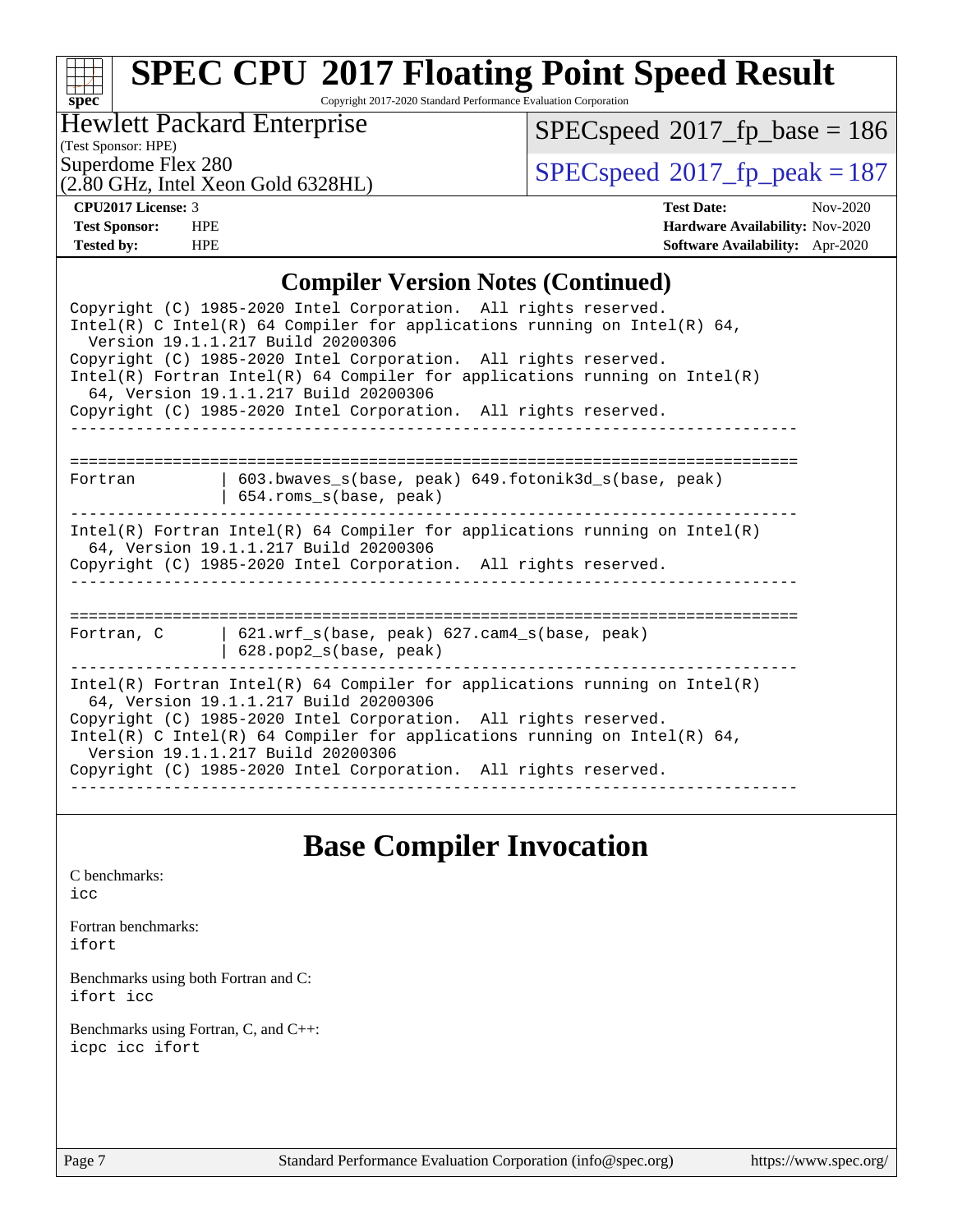Copyright 2017-2020 Standard Performance Evaluation Corporation

#### Hewlett Packard Enterprise

(Test Sponsor: HPE)

**[spec](http://www.spec.org/)**

[SPECspeed](http://www.spec.org/auto/cpu2017/Docs/result-fields.html#SPECspeed2017fpbase)<sup>®</sup>2017 fp base = 186

(2.80 GHz, Intel Xeon Gold 6328HL)

Superdome Flex 280<br>  $SPEC speed^{\circ}2017$  fp\_peak = 187

**[CPU2017 License:](http://www.spec.org/auto/cpu2017/Docs/result-fields.html#CPU2017License)** 3 **[Test Date:](http://www.spec.org/auto/cpu2017/Docs/result-fields.html#TestDate)** Nov-2020 **[Test Sponsor:](http://www.spec.org/auto/cpu2017/Docs/result-fields.html#TestSponsor)** HPE **[Hardware Availability:](http://www.spec.org/auto/cpu2017/Docs/result-fields.html#HardwareAvailability)** Nov-2020 **[Tested by:](http://www.spec.org/auto/cpu2017/Docs/result-fields.html#Testedby)** HPE **[Software Availability:](http://www.spec.org/auto/cpu2017/Docs/result-fields.html#SoftwareAvailability)** Apr-2020

### **[Base Portability Flags](http://www.spec.org/auto/cpu2017/Docs/result-fields.html#BasePortabilityFlags)**

 603.bwaves\_s: [-DSPEC\\_LP64](http://www.spec.org/cpu2017/results/res2020q4/cpu2017-20201207-24507.flags.html#suite_basePORTABILITY603_bwaves_s_DSPEC_LP64) 607.cactuBSSN\_s: [-DSPEC\\_LP64](http://www.spec.org/cpu2017/results/res2020q4/cpu2017-20201207-24507.flags.html#suite_basePORTABILITY607_cactuBSSN_s_DSPEC_LP64) 619.lbm\_s: [-DSPEC\\_LP64](http://www.spec.org/cpu2017/results/res2020q4/cpu2017-20201207-24507.flags.html#suite_basePORTABILITY619_lbm_s_DSPEC_LP64) 621.wrf\_s: [-DSPEC\\_LP64](http://www.spec.org/cpu2017/results/res2020q4/cpu2017-20201207-24507.flags.html#suite_basePORTABILITY621_wrf_s_DSPEC_LP64) [-DSPEC\\_CASE\\_FLAG](http://www.spec.org/cpu2017/results/res2020q4/cpu2017-20201207-24507.flags.html#b621.wrf_s_baseCPORTABILITY_DSPEC_CASE_FLAG) [-convert big\\_endian](http://www.spec.org/cpu2017/results/res2020q4/cpu2017-20201207-24507.flags.html#user_baseFPORTABILITY621_wrf_s_convert_big_endian_c3194028bc08c63ac5d04de18c48ce6d347e4e562e8892b8bdbdc0214820426deb8554edfa529a3fb25a586e65a3d812c835984020483e7e73212c4d31a38223) 627.cam4\_s: [-DSPEC\\_LP64](http://www.spec.org/cpu2017/results/res2020q4/cpu2017-20201207-24507.flags.html#suite_basePORTABILITY627_cam4_s_DSPEC_LP64) [-DSPEC\\_CASE\\_FLAG](http://www.spec.org/cpu2017/results/res2020q4/cpu2017-20201207-24507.flags.html#b627.cam4_s_baseCPORTABILITY_DSPEC_CASE_FLAG) 628.pop2\_s: [-DSPEC\\_LP64](http://www.spec.org/cpu2017/results/res2020q4/cpu2017-20201207-24507.flags.html#suite_basePORTABILITY628_pop2_s_DSPEC_LP64) [-DSPEC\\_CASE\\_FLAG](http://www.spec.org/cpu2017/results/res2020q4/cpu2017-20201207-24507.flags.html#b628.pop2_s_baseCPORTABILITY_DSPEC_CASE_FLAG) [-convert big\\_endian](http://www.spec.org/cpu2017/results/res2020q4/cpu2017-20201207-24507.flags.html#user_baseFPORTABILITY628_pop2_s_convert_big_endian_c3194028bc08c63ac5d04de18c48ce6d347e4e562e8892b8bdbdc0214820426deb8554edfa529a3fb25a586e65a3d812c835984020483e7e73212c4d31a38223) [-assume byterecl](http://www.spec.org/cpu2017/results/res2020q4/cpu2017-20201207-24507.flags.html#user_baseFPORTABILITY628_pop2_s_assume_byterecl_7e47d18b9513cf18525430bbf0f2177aa9bf368bc7a059c09b2c06a34b53bd3447c950d3f8d6c70e3faf3a05c8557d66a5798b567902e8849adc142926523472) 638.imagick\_s: [-DSPEC\\_LP64](http://www.spec.org/cpu2017/results/res2020q4/cpu2017-20201207-24507.flags.html#suite_basePORTABILITY638_imagick_s_DSPEC_LP64) 644.nab\_s: [-DSPEC\\_LP64](http://www.spec.org/cpu2017/results/res2020q4/cpu2017-20201207-24507.flags.html#suite_basePORTABILITY644_nab_s_DSPEC_LP64) 649.fotonik3d\_s: [-DSPEC\\_LP64](http://www.spec.org/cpu2017/results/res2020q4/cpu2017-20201207-24507.flags.html#suite_basePORTABILITY649_fotonik3d_s_DSPEC_LP64) 654.roms\_s: [-DSPEC\\_LP64](http://www.spec.org/cpu2017/results/res2020q4/cpu2017-20201207-24507.flags.html#suite_basePORTABILITY654_roms_s_DSPEC_LP64)

### **[Base Optimization Flags](http://www.spec.org/auto/cpu2017/Docs/result-fields.html#BaseOptimizationFlags)**

[C benchmarks](http://www.spec.org/auto/cpu2017/Docs/result-fields.html#Cbenchmarks):

[-m64](http://www.spec.org/cpu2017/results/res2020q4/cpu2017-20201207-24507.flags.html#user_CCbase_m64-icc) [-std=c11](http://www.spec.org/cpu2017/results/res2020q4/cpu2017-20201207-24507.flags.html#user_CCbase_std-icc-std_0e1c27790398a4642dfca32ffe6c27b5796f9c2d2676156f2e42c9c44eaad0c049b1cdb667a270c34d979996257aeb8fc440bfb01818dbc9357bd9d174cb8524) [-xCORE-AVX512](http://www.spec.org/cpu2017/results/res2020q4/cpu2017-20201207-24507.flags.html#user_CCbase_f-xCORE-AVX512) [-ipo](http://www.spec.org/cpu2017/results/res2020q4/cpu2017-20201207-24507.flags.html#user_CCbase_f-ipo) [-O3](http://www.spec.org/cpu2017/results/res2020q4/cpu2017-20201207-24507.flags.html#user_CCbase_f-O3) [-no-prec-div](http://www.spec.org/cpu2017/results/res2020q4/cpu2017-20201207-24507.flags.html#user_CCbase_f-no-prec-div) [-qopt-prefetch](http://www.spec.org/cpu2017/results/res2020q4/cpu2017-20201207-24507.flags.html#user_CCbase_f-qopt-prefetch) [-ffinite-math-only](http://www.spec.org/cpu2017/results/res2020q4/cpu2017-20201207-24507.flags.html#user_CCbase_f_finite_math_only_cb91587bd2077682c4b38af759c288ed7c732db004271a9512da14a4f8007909a5f1427ecbf1a0fb78ff2a814402c6114ac565ca162485bbcae155b5e4258871) [-qopt-mem-layout-trans=4](http://www.spec.org/cpu2017/results/res2020q4/cpu2017-20201207-24507.flags.html#user_CCbase_f-qopt-mem-layout-trans_fa39e755916c150a61361b7846f310bcdf6f04e385ef281cadf3647acec3f0ae266d1a1d22d972a7087a248fd4e6ca390a3634700869573d231a252c784941a8) [-qopenmp](http://www.spec.org/cpu2017/results/res2020q4/cpu2017-20201207-24507.flags.html#user_CCbase_qopenmp_16be0c44f24f464004c6784a7acb94aca937f053568ce72f94b139a11c7c168634a55f6653758ddd83bcf7b8463e8028bb0b48b77bcddc6b78d5d95bb1df2967) [-DSPEC\\_OPENMP](http://www.spec.org/cpu2017/results/res2020q4/cpu2017-20201207-24507.flags.html#suite_CCbase_DSPEC_OPENMP) [-mbranches-within-32B-boundaries](http://www.spec.org/cpu2017/results/res2020q4/cpu2017-20201207-24507.flags.html#user_CCbase_f-mbranches-within-32B-boundaries)

[Fortran benchmarks](http://www.spec.org/auto/cpu2017/Docs/result-fields.html#Fortranbenchmarks):

[-m64](http://www.spec.org/cpu2017/results/res2020q4/cpu2017-20201207-24507.flags.html#user_FCbase_m64-icc) [-Wl,-z,muldefs](http://www.spec.org/cpu2017/results/res2020q4/cpu2017-20201207-24507.flags.html#user_FCbase_link_force_multiple1_b4cbdb97b34bdee9ceefcfe54f4c8ea74255f0b02a4b23e853cdb0e18eb4525ac79b5a88067c842dd0ee6996c24547a27a4b99331201badda8798ef8a743f577) [-DSPEC\\_OPENMP](http://www.spec.org/cpu2017/results/res2020q4/cpu2017-20201207-24507.flags.html#suite_FCbase_DSPEC_OPENMP) [-xCORE-AVX512](http://www.spec.org/cpu2017/results/res2020q4/cpu2017-20201207-24507.flags.html#user_FCbase_f-xCORE-AVX512) [-ipo](http://www.spec.org/cpu2017/results/res2020q4/cpu2017-20201207-24507.flags.html#user_FCbase_f-ipo) [-O3](http://www.spec.org/cpu2017/results/res2020q4/cpu2017-20201207-24507.flags.html#user_FCbase_f-O3) [-no-prec-div](http://www.spec.org/cpu2017/results/res2020q4/cpu2017-20201207-24507.flags.html#user_FCbase_f-no-prec-div) [-qopt-prefetch](http://www.spec.org/cpu2017/results/res2020q4/cpu2017-20201207-24507.flags.html#user_FCbase_f-qopt-prefetch) [-ffinite-math-only](http://www.spec.org/cpu2017/results/res2020q4/cpu2017-20201207-24507.flags.html#user_FCbase_f_finite_math_only_cb91587bd2077682c4b38af759c288ed7c732db004271a9512da14a4f8007909a5f1427ecbf1a0fb78ff2a814402c6114ac565ca162485bbcae155b5e4258871) [-qopt-mem-layout-trans=4](http://www.spec.org/cpu2017/results/res2020q4/cpu2017-20201207-24507.flags.html#user_FCbase_f-qopt-mem-layout-trans_fa39e755916c150a61361b7846f310bcdf6f04e385ef281cadf3647acec3f0ae266d1a1d22d972a7087a248fd4e6ca390a3634700869573d231a252c784941a8) [-qopenmp](http://www.spec.org/cpu2017/results/res2020q4/cpu2017-20201207-24507.flags.html#user_FCbase_qopenmp_16be0c44f24f464004c6784a7acb94aca937f053568ce72f94b139a11c7c168634a55f6653758ddd83bcf7b8463e8028bb0b48b77bcddc6b78d5d95bb1df2967) [-nostandard-realloc-lhs](http://www.spec.org/cpu2017/results/res2020q4/cpu2017-20201207-24507.flags.html#user_FCbase_f_2003_std_realloc_82b4557e90729c0f113870c07e44d33d6f5a304b4f63d4c15d2d0f1fab99f5daaed73bdb9275d9ae411527f28b936061aa8b9c8f2d63842963b95c9dd6426b8a) [-mbranches-within-32B-boundaries](http://www.spec.org/cpu2017/results/res2020q4/cpu2017-20201207-24507.flags.html#user_FCbase_f-mbranches-within-32B-boundaries) [-L/usr/local/jemalloc64-5.0.1/lib](http://www.spec.org/cpu2017/results/res2020q4/cpu2017-20201207-24507.flags.html#user_FCbase_jemalloc_link_path64_1_cc289568b1a6c0fd3b62c91b824c27fcb5af5e8098e6ad028160d21144ef1b8aef3170d2acf0bee98a8da324cfe4f67d0a3d0c4cc4673d993d694dc2a0df248b) [-ljemalloc](http://www.spec.org/cpu2017/results/res2020q4/cpu2017-20201207-24507.flags.html#user_FCbase_jemalloc_link_lib_d1249b907c500fa1c0672f44f562e3d0f79738ae9e3c4a9c376d49f265a04b9c99b167ecedbf6711b3085be911c67ff61f150a17b3472be731631ba4d0471706)

[Benchmarks using both Fortran and C](http://www.spec.org/auto/cpu2017/Docs/result-fields.html#BenchmarksusingbothFortranandC):

[-m64](http://www.spec.org/cpu2017/results/res2020q4/cpu2017-20201207-24507.flags.html#user_CC_FCbase_m64-icc) [-std=c11](http://www.spec.org/cpu2017/results/res2020q4/cpu2017-20201207-24507.flags.html#user_CC_FCbase_std-icc-std_0e1c27790398a4642dfca32ffe6c27b5796f9c2d2676156f2e42c9c44eaad0c049b1cdb667a270c34d979996257aeb8fc440bfb01818dbc9357bd9d174cb8524) [-Wl,-z,muldefs](http://www.spec.org/cpu2017/results/res2020q4/cpu2017-20201207-24507.flags.html#user_CC_FCbase_link_force_multiple1_b4cbdb97b34bdee9ceefcfe54f4c8ea74255f0b02a4b23e853cdb0e18eb4525ac79b5a88067c842dd0ee6996c24547a27a4b99331201badda8798ef8a743f577) [-xCORE-AVX512](http://www.spec.org/cpu2017/results/res2020q4/cpu2017-20201207-24507.flags.html#user_CC_FCbase_f-xCORE-AVX512) [-ipo](http://www.spec.org/cpu2017/results/res2020q4/cpu2017-20201207-24507.flags.html#user_CC_FCbase_f-ipo) [-O3](http://www.spec.org/cpu2017/results/res2020q4/cpu2017-20201207-24507.flags.html#user_CC_FCbase_f-O3) [-no-prec-div](http://www.spec.org/cpu2017/results/res2020q4/cpu2017-20201207-24507.flags.html#user_CC_FCbase_f-no-prec-div) [-qopt-prefetch](http://www.spec.org/cpu2017/results/res2020q4/cpu2017-20201207-24507.flags.html#user_CC_FCbase_f-qopt-prefetch) [-ffinite-math-only](http://www.spec.org/cpu2017/results/res2020q4/cpu2017-20201207-24507.flags.html#user_CC_FCbase_f_finite_math_only_cb91587bd2077682c4b38af759c288ed7c732db004271a9512da14a4f8007909a5f1427ecbf1a0fb78ff2a814402c6114ac565ca162485bbcae155b5e4258871) [-qopt-mem-layout-trans=4](http://www.spec.org/cpu2017/results/res2020q4/cpu2017-20201207-24507.flags.html#user_CC_FCbase_f-qopt-mem-layout-trans_fa39e755916c150a61361b7846f310bcdf6f04e385ef281cadf3647acec3f0ae266d1a1d22d972a7087a248fd4e6ca390a3634700869573d231a252c784941a8) [-qopenmp](http://www.spec.org/cpu2017/results/res2020q4/cpu2017-20201207-24507.flags.html#user_CC_FCbase_qopenmp_16be0c44f24f464004c6784a7acb94aca937f053568ce72f94b139a11c7c168634a55f6653758ddd83bcf7b8463e8028bb0b48b77bcddc6b78d5d95bb1df2967) [-DSPEC\\_OPENMP](http://www.spec.org/cpu2017/results/res2020q4/cpu2017-20201207-24507.flags.html#suite_CC_FCbase_DSPEC_OPENMP) [-mbranches-within-32B-boundaries](http://www.spec.org/cpu2017/results/res2020q4/cpu2017-20201207-24507.flags.html#user_CC_FCbase_f-mbranches-within-32B-boundaries) [-nostandard-realloc-lhs](http://www.spec.org/cpu2017/results/res2020q4/cpu2017-20201207-24507.flags.html#user_CC_FCbase_f_2003_std_realloc_82b4557e90729c0f113870c07e44d33d6f5a304b4f63d4c15d2d0f1fab99f5daaed73bdb9275d9ae411527f28b936061aa8b9c8f2d63842963b95c9dd6426b8a) [-L/usr/local/jemalloc64-5.0.1/lib](http://www.spec.org/cpu2017/results/res2020q4/cpu2017-20201207-24507.flags.html#user_CC_FCbase_jemalloc_link_path64_1_cc289568b1a6c0fd3b62c91b824c27fcb5af5e8098e6ad028160d21144ef1b8aef3170d2acf0bee98a8da324cfe4f67d0a3d0c4cc4673d993d694dc2a0df248b) [-ljemalloc](http://www.spec.org/cpu2017/results/res2020q4/cpu2017-20201207-24507.flags.html#user_CC_FCbase_jemalloc_link_lib_d1249b907c500fa1c0672f44f562e3d0f79738ae9e3c4a9c376d49f265a04b9c99b167ecedbf6711b3085be911c67ff61f150a17b3472be731631ba4d0471706)

[Benchmarks using Fortran, C, and C++:](http://www.spec.org/auto/cpu2017/Docs/result-fields.html#BenchmarksusingFortranCandCXX)

```
-m64 -std=c11 -Wl,-z,muldefs -xCORE-AVX512 -ipo -O3 -no-prec-div
-qopt-prefetch -ffinite-math-only -qopt-mem-layout-trans=4 -qopenmp
-DSPEC_OPENMP -mbranches-within-32B-boundaries -nostandard-realloc-lhs
-L/usr/local/jemalloc64-5.0.1/lib -ljemalloc
```
### **[Peak Compiler Invocation](http://www.spec.org/auto/cpu2017/Docs/result-fields.html#PeakCompilerInvocation)**

[C benchmarks:](http://www.spec.org/auto/cpu2017/Docs/result-fields.html#Cbenchmarks)

[icc](http://www.spec.org/cpu2017/results/res2020q4/cpu2017-20201207-24507.flags.html#user_CCpeak_intel_icc_66fc1ee009f7361af1fbd72ca7dcefbb700085f36577c54f309893dd4ec40d12360134090235512931783d35fd58c0460139e722d5067c5574d8eaf2b3e37e92)

**(Continued on next page)**

Page 8 Standard Performance Evaluation Corporation [\(info@spec.org\)](mailto:info@spec.org) <https://www.spec.org/>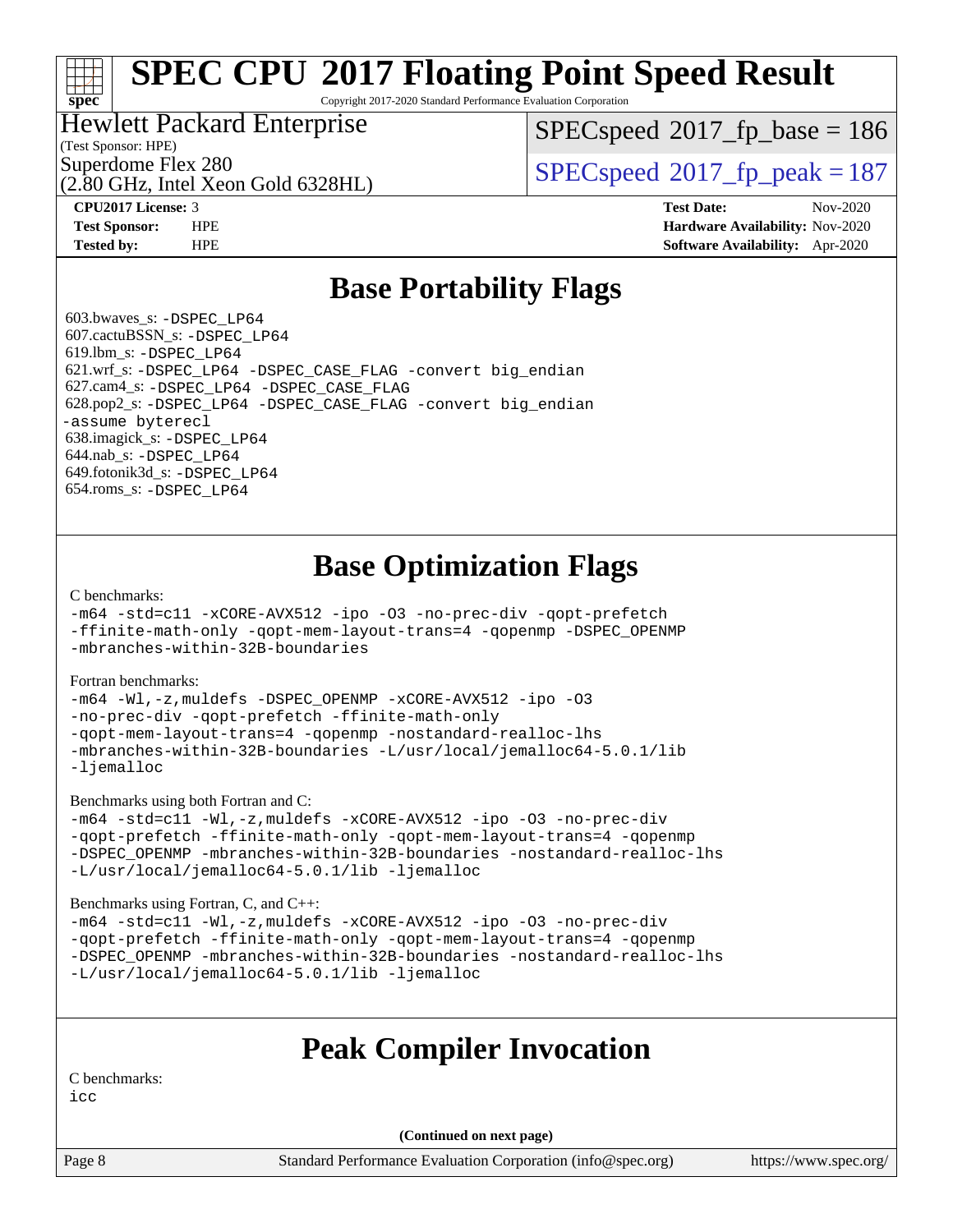# **[spec](http://www.spec.org/)**

# **[SPEC CPU](http://www.spec.org/auto/cpu2017/Docs/result-fields.html#SPECCPU2017FloatingPointSpeedResult)[2017 Floating Point Speed Result](http://www.spec.org/auto/cpu2017/Docs/result-fields.html#SPECCPU2017FloatingPointSpeedResult)**

Copyright 2017-2020 Standard Performance Evaluation Corporation

#### Hewlett Packard Enterprise

(Test Sponsor: HPE)

(2.80 GHz, Intel Xeon Gold 6328HL)

[SPECspeed](http://www.spec.org/auto/cpu2017/Docs/result-fields.html#SPECspeed2017fpbase)<sup>®</sup>2017 fp base = 186

Superdome Flex 280<br>  $SPEC speed^{\circ}2017$  fp\_peak = 187

**[CPU2017 License:](http://www.spec.org/auto/cpu2017/Docs/result-fields.html#CPU2017License)** 3 **[Test Date:](http://www.spec.org/auto/cpu2017/Docs/result-fields.html#TestDate)** Nov-2020 **[Test Sponsor:](http://www.spec.org/auto/cpu2017/Docs/result-fields.html#TestSponsor)** HPE **[Hardware Availability:](http://www.spec.org/auto/cpu2017/Docs/result-fields.html#HardwareAvailability)** Nov-2020 **[Tested by:](http://www.spec.org/auto/cpu2017/Docs/result-fields.html#Testedby)** HPE **[Software Availability:](http://www.spec.org/auto/cpu2017/Docs/result-fields.html#SoftwareAvailability)** Apr-2020

### **[Peak Compiler Invocation \(Continued\)](http://www.spec.org/auto/cpu2017/Docs/result-fields.html#PeakCompilerInvocation)**

[Fortran benchmarks:](http://www.spec.org/auto/cpu2017/Docs/result-fields.html#Fortranbenchmarks) [ifort](http://www.spec.org/cpu2017/results/res2020q4/cpu2017-20201207-24507.flags.html#user_FCpeak_intel_ifort_8111460550e3ca792625aed983ce982f94888b8b503583aa7ba2b8303487b4d8a21a13e7191a45c5fd58ff318f48f9492884d4413fa793fd88dd292cad7027ca)

[Benchmarks using both Fortran and C:](http://www.spec.org/auto/cpu2017/Docs/result-fields.html#BenchmarksusingbothFortranandC) [ifort](http://www.spec.org/cpu2017/results/res2020q4/cpu2017-20201207-24507.flags.html#user_CC_FCpeak_intel_ifort_8111460550e3ca792625aed983ce982f94888b8b503583aa7ba2b8303487b4d8a21a13e7191a45c5fd58ff318f48f9492884d4413fa793fd88dd292cad7027ca) [icc](http://www.spec.org/cpu2017/results/res2020q4/cpu2017-20201207-24507.flags.html#user_CC_FCpeak_intel_icc_66fc1ee009f7361af1fbd72ca7dcefbb700085f36577c54f309893dd4ec40d12360134090235512931783d35fd58c0460139e722d5067c5574d8eaf2b3e37e92)

[Benchmarks using Fortran, C, and C++](http://www.spec.org/auto/cpu2017/Docs/result-fields.html#BenchmarksusingFortranCandCXX): [icpc](http://www.spec.org/cpu2017/results/res2020q4/cpu2017-20201207-24507.flags.html#user_CC_CXX_FCpeak_intel_icpc_c510b6838c7f56d33e37e94d029a35b4a7bccf4766a728ee175e80a419847e808290a9b78be685c44ab727ea267ec2f070ec5dc83b407c0218cded6866a35d07) [icc](http://www.spec.org/cpu2017/results/res2020q4/cpu2017-20201207-24507.flags.html#user_CC_CXX_FCpeak_intel_icc_66fc1ee009f7361af1fbd72ca7dcefbb700085f36577c54f309893dd4ec40d12360134090235512931783d35fd58c0460139e722d5067c5574d8eaf2b3e37e92) [ifort](http://www.spec.org/cpu2017/results/res2020q4/cpu2017-20201207-24507.flags.html#user_CC_CXX_FCpeak_intel_ifort_8111460550e3ca792625aed983ce982f94888b8b503583aa7ba2b8303487b4d8a21a13e7191a45c5fd58ff318f48f9492884d4413fa793fd88dd292cad7027ca)

### **[Peak Portability Flags](http://www.spec.org/auto/cpu2017/Docs/result-fields.html#PeakPortabilityFlags)**

Same as Base Portability Flags

## **[Peak Optimization Flags](http://www.spec.org/auto/cpu2017/Docs/result-fields.html#PeakOptimizationFlags)**

[C benchmarks](http://www.spec.org/auto/cpu2017/Docs/result-fields.html#Cbenchmarks):

619.lbm\_s: basepeak = yes

638.imagick\_s: basepeak = yes

 $644.nab$ \_s:  $-m64$   $-std= c11$   $-Wl$ ,  $-z$ , muldefs  $-xCORE-AVX512$   $-ipo$   $-03$ [-no-prec-div](http://www.spec.org/cpu2017/results/res2020q4/cpu2017-20201207-24507.flags.html#user_peakCOPTIMIZE644_nab_s_f-no-prec-div) [-qopt-prefetch](http://www.spec.org/cpu2017/results/res2020q4/cpu2017-20201207-24507.flags.html#user_peakCOPTIMIZE644_nab_s_f-qopt-prefetch) [-ffinite-math-only](http://www.spec.org/cpu2017/results/res2020q4/cpu2017-20201207-24507.flags.html#user_peakCOPTIMIZE644_nab_s_f_finite_math_only_cb91587bd2077682c4b38af759c288ed7c732db004271a9512da14a4f8007909a5f1427ecbf1a0fb78ff2a814402c6114ac565ca162485bbcae155b5e4258871) [-qopt-mem-layout-trans=4](http://www.spec.org/cpu2017/results/res2020q4/cpu2017-20201207-24507.flags.html#user_peakCOPTIMIZE644_nab_s_f-qopt-mem-layout-trans_fa39e755916c150a61361b7846f310bcdf6f04e385ef281cadf3647acec3f0ae266d1a1d22d972a7087a248fd4e6ca390a3634700869573d231a252c784941a8) [-qopenmp](http://www.spec.org/cpu2017/results/res2020q4/cpu2017-20201207-24507.flags.html#user_peakCOPTIMIZE644_nab_s_qopenmp_16be0c44f24f464004c6784a7acb94aca937f053568ce72f94b139a11c7c168634a55f6653758ddd83bcf7b8463e8028bb0b48b77bcddc6b78d5d95bb1df2967) [-DSPEC\\_OPENMP](http://www.spec.org/cpu2017/results/res2020q4/cpu2017-20201207-24507.flags.html#suite_peakCOPTIMIZE644_nab_s_DSPEC_OPENMP) [-mbranches-within-32B-boundaries](http://www.spec.org/cpu2017/results/res2020q4/cpu2017-20201207-24507.flags.html#user_peakEXTRA_COPTIMIZE644_nab_s_f-mbranches-within-32B-boundaries) [-L/usr/local/jemalloc64-5.0.1/lib](http://www.spec.org/cpu2017/results/res2020q4/cpu2017-20201207-24507.flags.html#user_peakEXTRA_LIBS644_nab_s_jemalloc_link_path64_1_cc289568b1a6c0fd3b62c91b824c27fcb5af5e8098e6ad028160d21144ef1b8aef3170d2acf0bee98a8da324cfe4f67d0a3d0c4cc4673d993d694dc2a0df248b) [-ljemalloc](http://www.spec.org/cpu2017/results/res2020q4/cpu2017-20201207-24507.flags.html#user_peakEXTRA_LIBS644_nab_s_jemalloc_link_lib_d1249b907c500fa1c0672f44f562e3d0f79738ae9e3c4a9c376d49f265a04b9c99b167ecedbf6711b3085be911c67ff61f150a17b3472be731631ba4d0471706)

[Fortran benchmarks](http://www.spec.org/auto/cpu2017/Docs/result-fields.html#Fortranbenchmarks):

603.bwaves\_s: basepeak = yes

 $649.60$ tonik3d\_s:  $-m64 -Wl$  $-m64 -Wl$ ,  $-z$ , muldefs  $-prof-qen(pass 1)$   $-prof-use(pass 2)$  $-prof-use(pass 2)$ [-DSPEC\\_SUPPRESS\\_OPENMP](http://www.spec.org/cpu2017/results/res2020q4/cpu2017-20201207-24507.flags.html#suite_peakPASS1_FOPTIMIZE649_fotonik3d_s_DSPEC_SUPPRESS_OPENMP) [-DSPEC\\_OPENMP](http://www.spec.org/cpu2017/results/res2020q4/cpu2017-20201207-24507.flags.html#suite_peakPASS2_FOPTIMIZE649_fotonik3d_s_DSPEC_OPENMP) [-ipo](http://www.spec.org/cpu2017/results/res2020q4/cpu2017-20201207-24507.flags.html#user_peakPASS1_FOPTIMIZEPASS2_FOPTIMIZE649_fotonik3d_s_f-ipo) [-xCORE-AVX512](http://www.spec.org/cpu2017/results/res2020q4/cpu2017-20201207-24507.flags.html#user_peakPASS2_FOPTIMIZE649_fotonik3d_s_f-xCORE-AVX512) [-O3](http://www.spec.org/cpu2017/results/res2020q4/cpu2017-20201207-24507.flags.html#user_peakPASS1_FOPTIMIZEPASS2_FOPTIMIZE649_fotonik3d_s_f-O3) [-no-prec-div](http://www.spec.org/cpu2017/results/res2020q4/cpu2017-20201207-24507.flags.html#user_peakPASS1_FOPTIMIZEPASS2_FOPTIMIZE649_fotonik3d_s_f-no-prec-div) [-qopt-prefetch](http://www.spec.org/cpu2017/results/res2020q4/cpu2017-20201207-24507.flags.html#user_peakPASS1_FOPTIMIZEPASS2_FOPTIMIZE649_fotonik3d_s_f-qopt-prefetch) [-ffinite-math-only](http://www.spec.org/cpu2017/results/res2020q4/cpu2017-20201207-24507.flags.html#user_peakPASS1_FOPTIMIZEPASS2_FOPTIMIZE649_fotonik3d_s_f_finite_math_only_cb91587bd2077682c4b38af759c288ed7c732db004271a9512da14a4f8007909a5f1427ecbf1a0fb78ff2a814402c6114ac565ca162485bbcae155b5e4258871) [-qopt-mem-layout-trans=4](http://www.spec.org/cpu2017/results/res2020q4/cpu2017-20201207-24507.flags.html#user_peakPASS1_FOPTIMIZEPASS2_FOPTIMIZE649_fotonik3d_s_f-qopt-mem-layout-trans_fa39e755916c150a61361b7846f310bcdf6f04e385ef281cadf3647acec3f0ae266d1a1d22d972a7087a248fd4e6ca390a3634700869573d231a252c784941a8) [-qopenmp](http://www.spec.org/cpu2017/results/res2020q4/cpu2017-20201207-24507.flags.html#user_peakPASS2_FOPTIMIZE649_fotonik3d_s_qopenmp_16be0c44f24f464004c6784a7acb94aca937f053568ce72f94b139a11c7c168634a55f6653758ddd83bcf7b8463e8028bb0b48b77bcddc6b78d5d95bb1df2967) [-nostandard-realloc-lhs](http://www.spec.org/cpu2017/results/res2020q4/cpu2017-20201207-24507.flags.html#user_peakEXTRA_FOPTIMIZE649_fotonik3d_s_f_2003_std_realloc_82b4557e90729c0f113870c07e44d33d6f5a304b4f63d4c15d2d0f1fab99f5daaed73bdb9275d9ae411527f28b936061aa8b9c8f2d63842963b95c9dd6426b8a) [-mbranches-within-32B-boundaries](http://www.spec.org/cpu2017/results/res2020q4/cpu2017-20201207-24507.flags.html#user_peakEXTRA_FOPTIMIZE649_fotonik3d_s_f-mbranches-within-32B-boundaries) [-L/usr/local/jemalloc64-5.0.1/lib](http://www.spec.org/cpu2017/results/res2020q4/cpu2017-20201207-24507.flags.html#user_peakEXTRA_LIBS649_fotonik3d_s_jemalloc_link_path64_1_cc289568b1a6c0fd3b62c91b824c27fcb5af5e8098e6ad028160d21144ef1b8aef3170d2acf0bee98a8da324cfe4f67d0a3d0c4cc4673d993d694dc2a0df248b) [-ljemalloc](http://www.spec.org/cpu2017/results/res2020q4/cpu2017-20201207-24507.flags.html#user_peakEXTRA_LIBS649_fotonik3d_s_jemalloc_link_lib_d1249b907c500fa1c0672f44f562e3d0f79738ae9e3c4a9c376d49f265a04b9c99b167ecedbf6711b3085be911c67ff61f150a17b3472be731631ba4d0471706)

654.roms\_s: basepeak = yes

**(Continued on next page)**